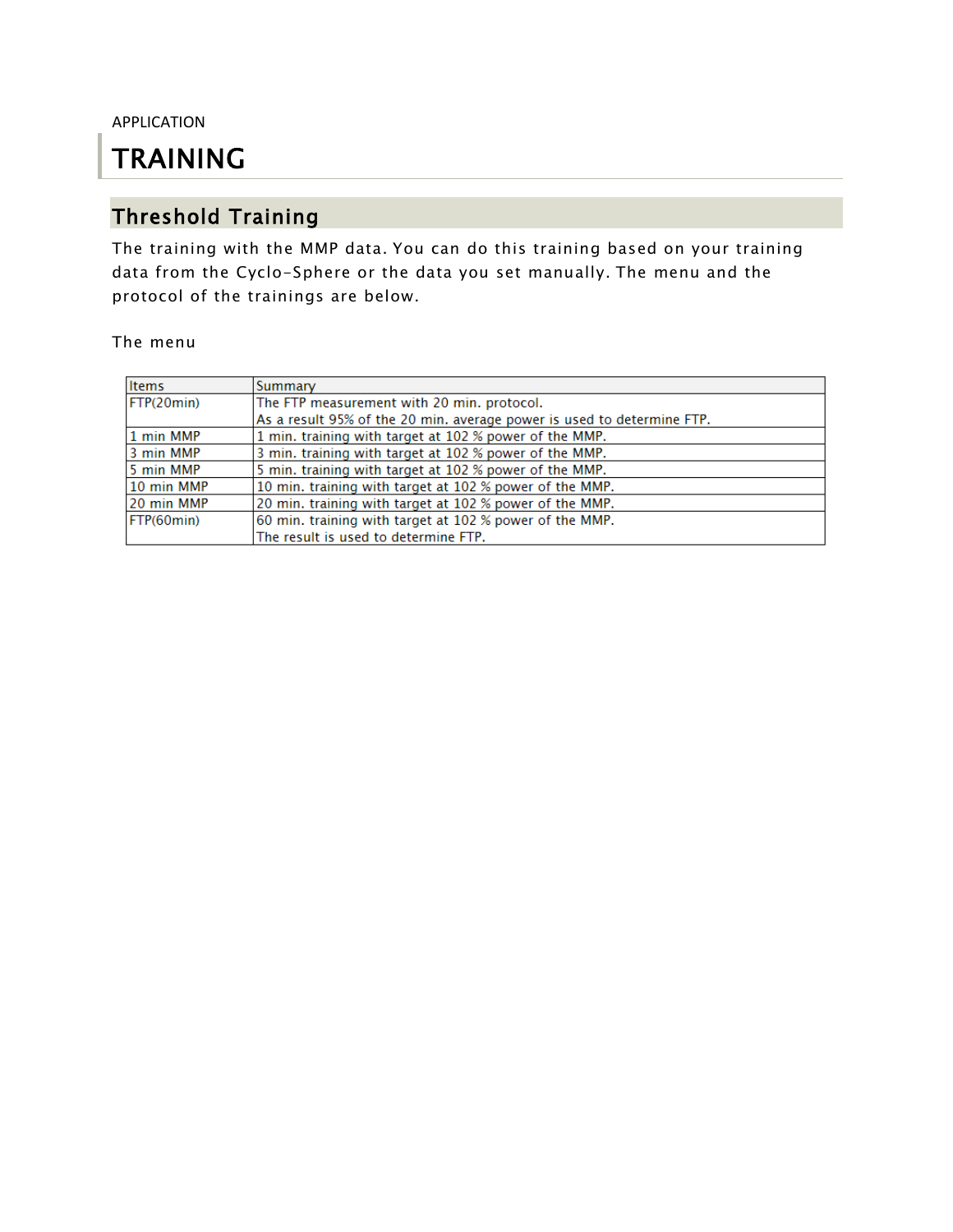### The protocol of the menu items

### FTP(20min.)



#### The others

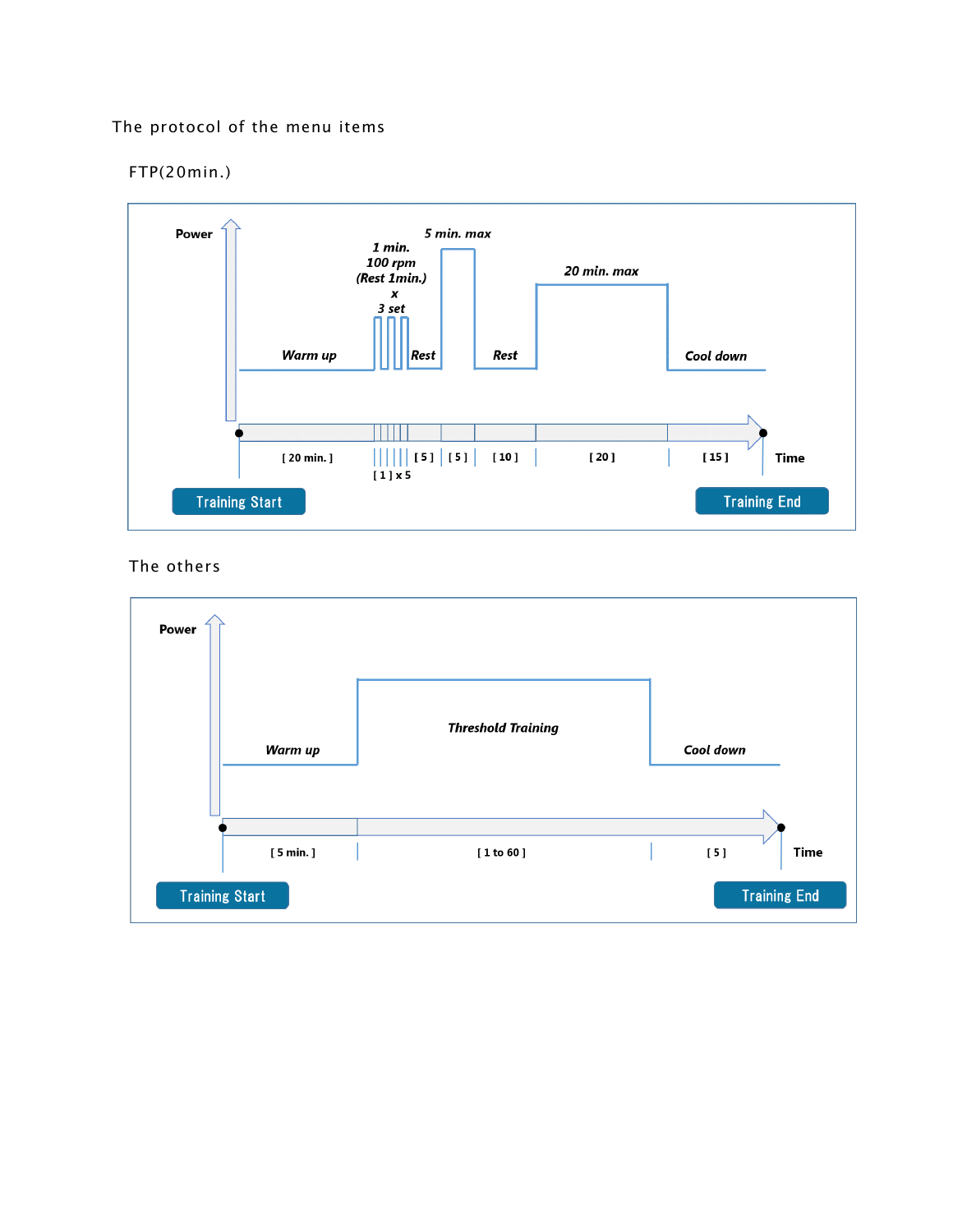### Setting the MMP data

### Sync the data with the Cyclo-Sphere

Please check here for the details of the Cyclo-Sphere settings.

1. On the home screen, tap the [Option] icon.



2. Tap the [Wi-Fi connect].



3. Tap the [Parameter Sync]. The MMP data is calculated from the MMP data of the latest 3 weeks on the Cyclo-Sphere.



4. Tap the [Sync Parameters].

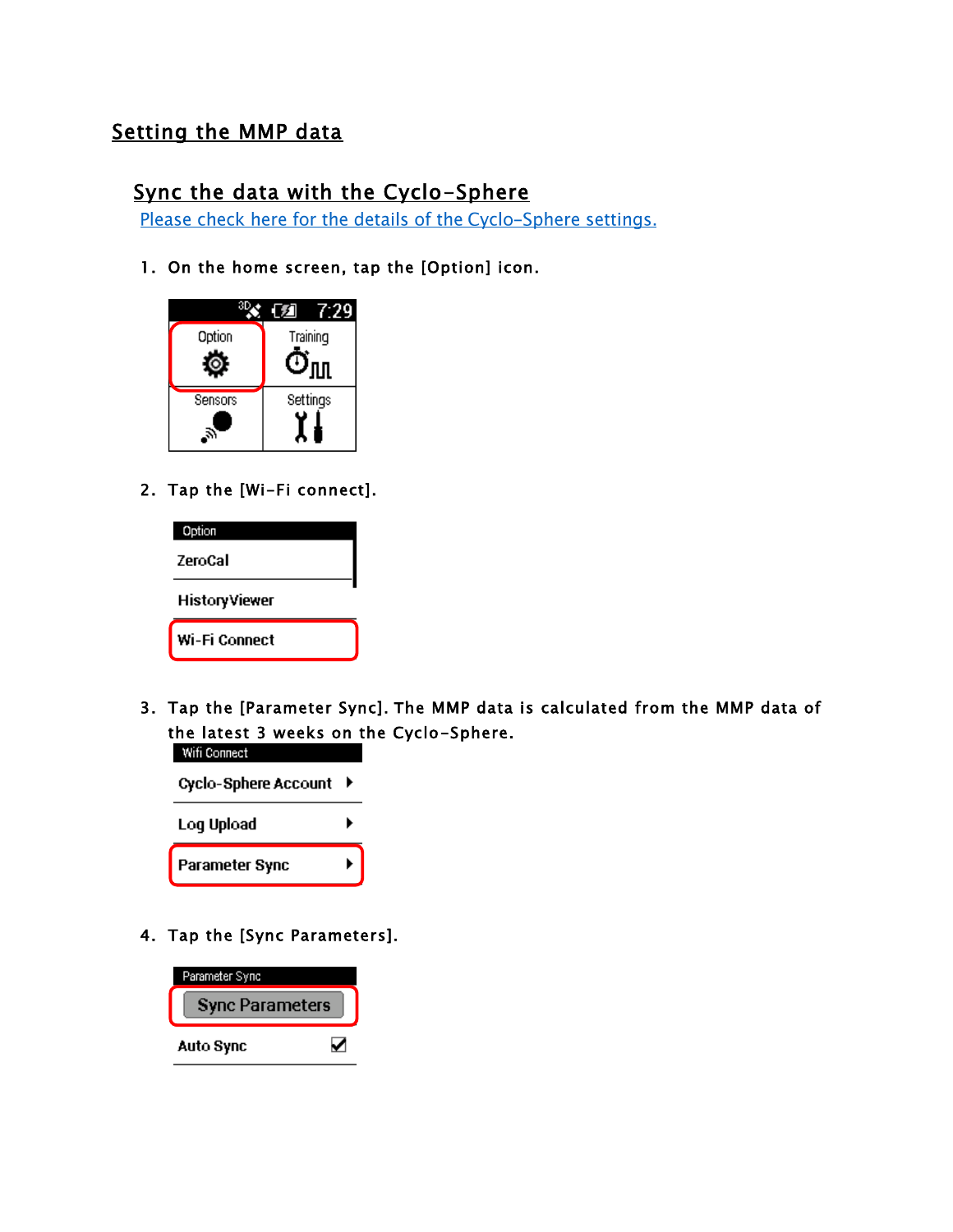5. Check the [Auto Sync] check box, if you want to sync the MMP data automatically. Auto synchronization is recommended because the MMP data will be changed day by day.

| Parameter Sync         |  |  |  |
|------------------------|--|--|--|
| <b>Sync Parameters</b> |  |  |  |
| Auto Sync              |  |  |  |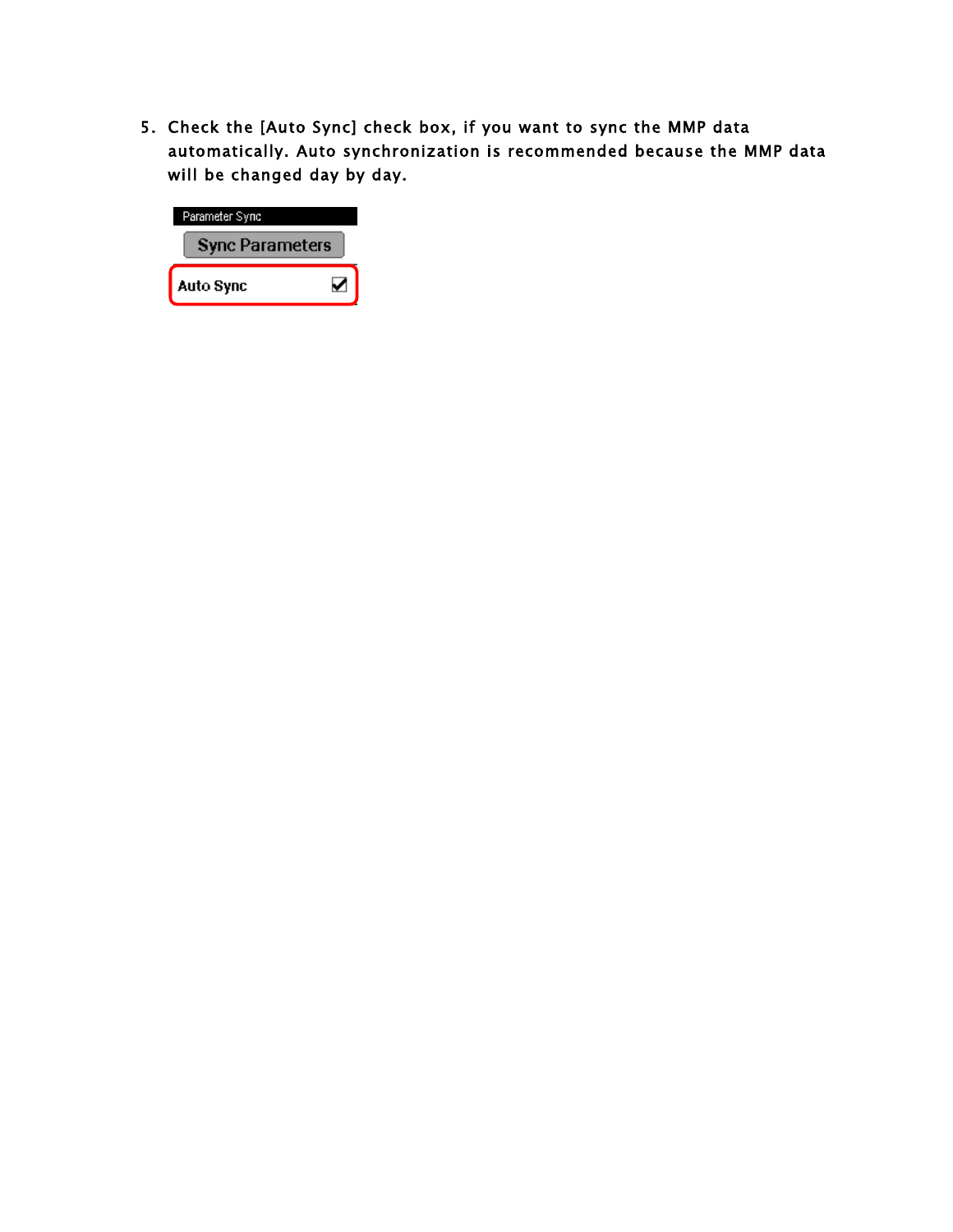## Manual Setting

1. On the home screen, tap the [Settings] icon.



2. Tap the [Rider Edit].



3. Tap [MMP], and then input the value and tap [OK}



4. Set the value for 10 sec. MMP to 20 min. MMP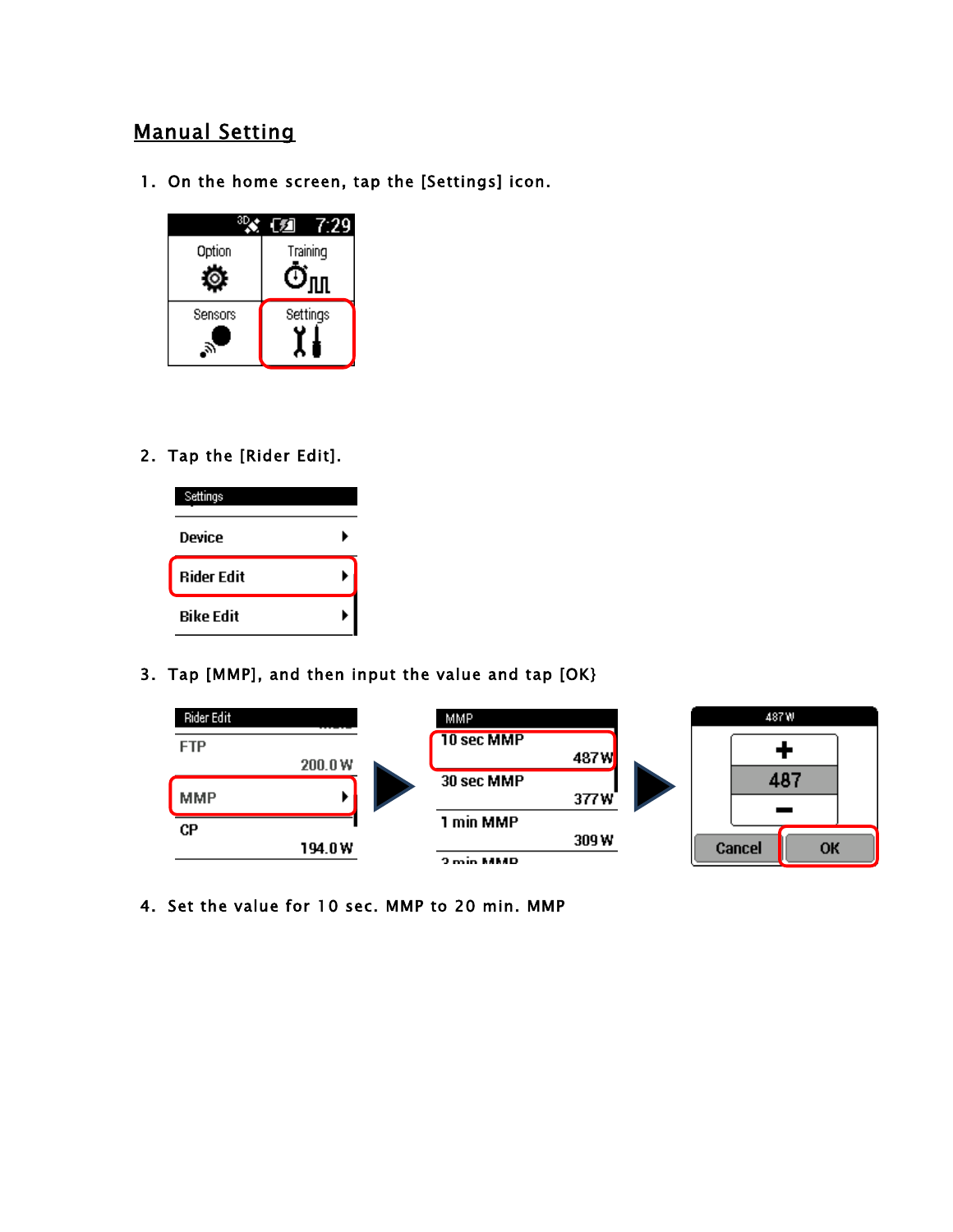5. Back to the step 2, tap the [FTP], and then input the value and tap [OK].



### Warning:

 The manual MMP value will be overwritten to the MMP value on the Cyclo-Sphere, if the SGX-CA500 is sync with the Cyclo-Sphere.

On the other hand the manual FTP value will be overwritten to the updated FTP value by tapping the [Parameter Sync], if the FTP value is updated on the Cyclo-Sphere.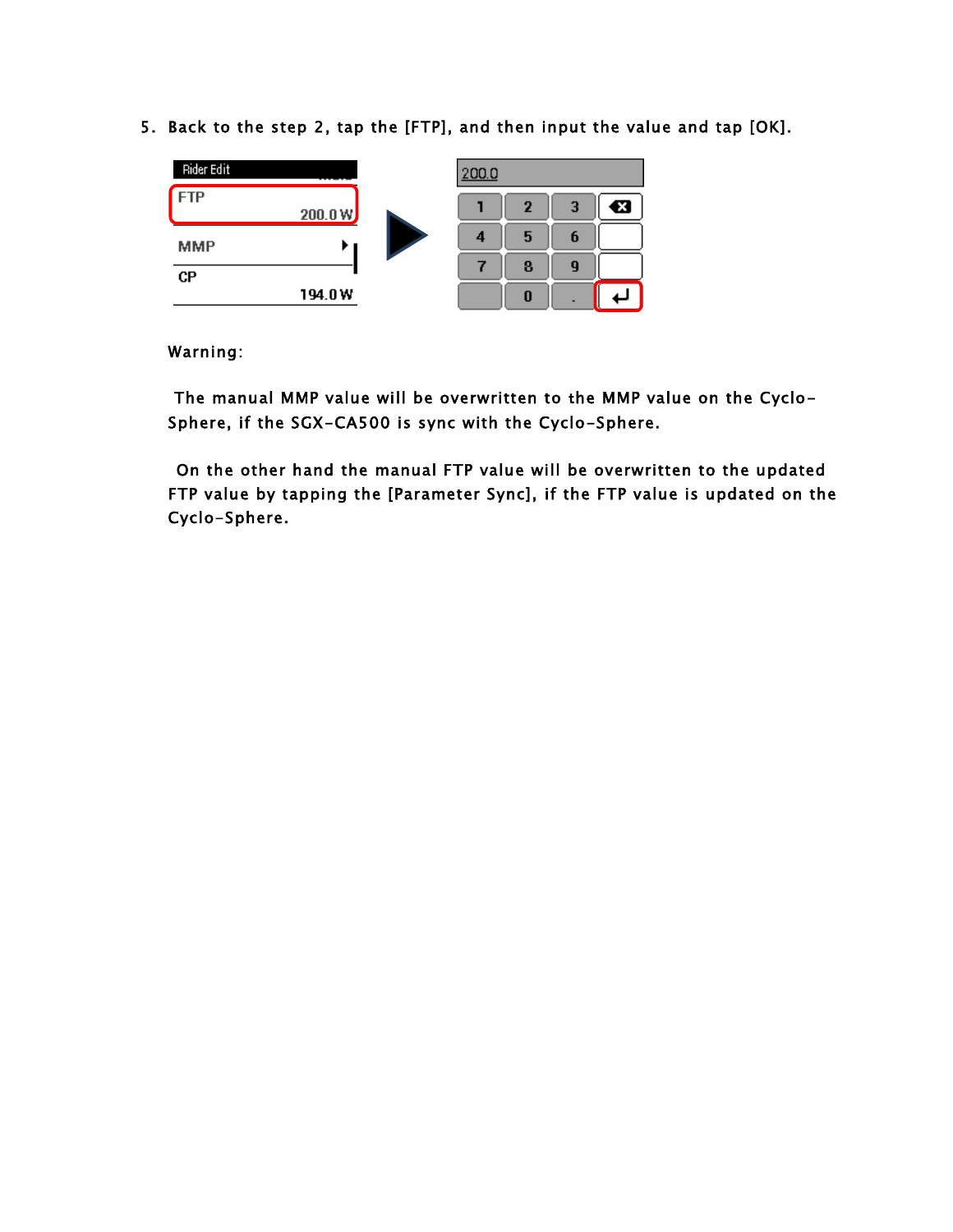# Start the training

1. On the home screen, tap the [Training] icon.



2. Tap the [Threshold Training].



3. Select the menu in the [Challenge Menu], and tap the [OK].



5. Tap the [Start Challenge], and the challenge begin. Please check the Interval Timer section for the operation while challenge.  $\rightarrow$ [click](https://cyclo-sphere.com/manual/update/cyclocomputer/en/CA500_intervaltimer_en.pdf) The target power is 95 % of the target FTP.

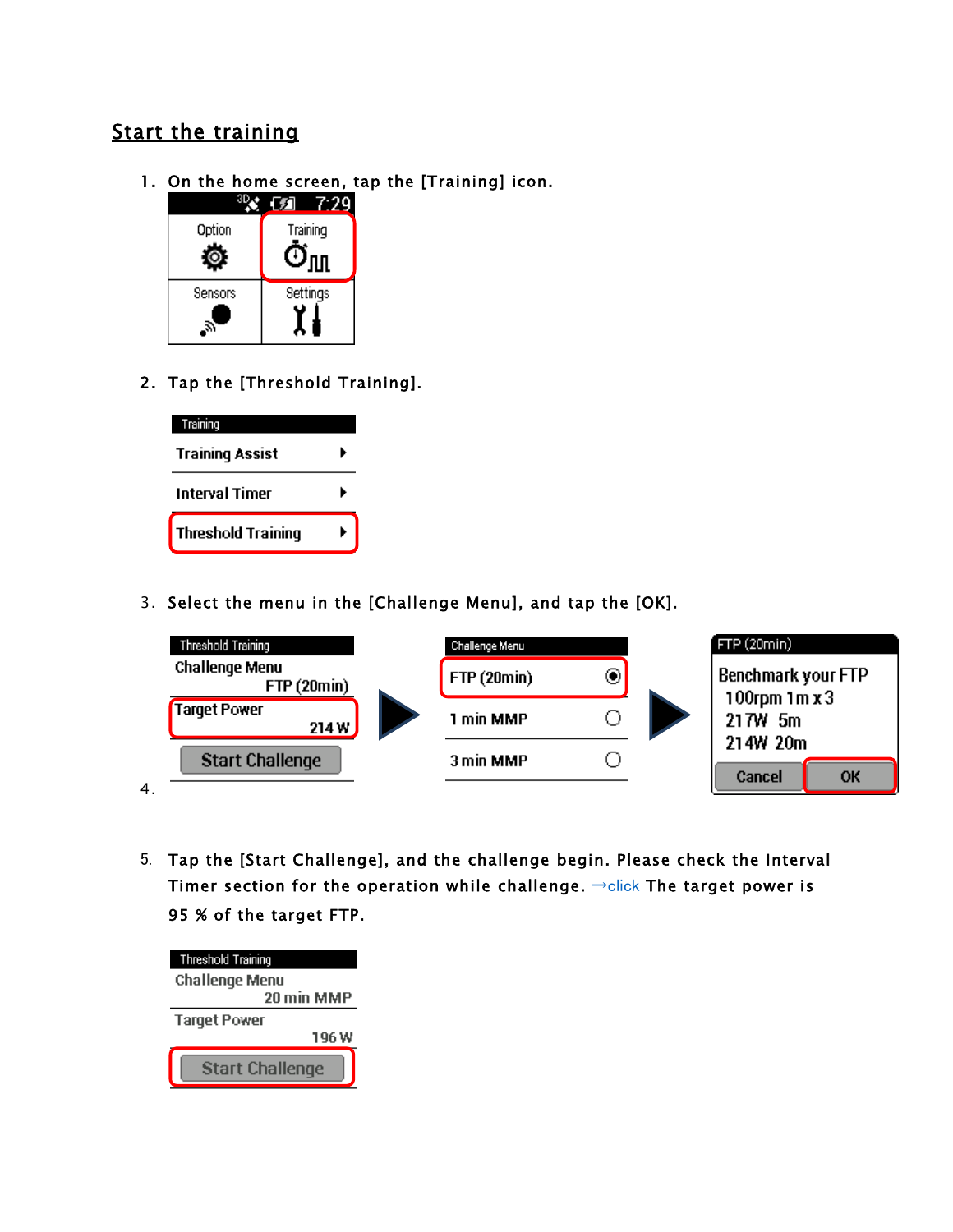6. The update result information will be popup, if you update the MMP data.